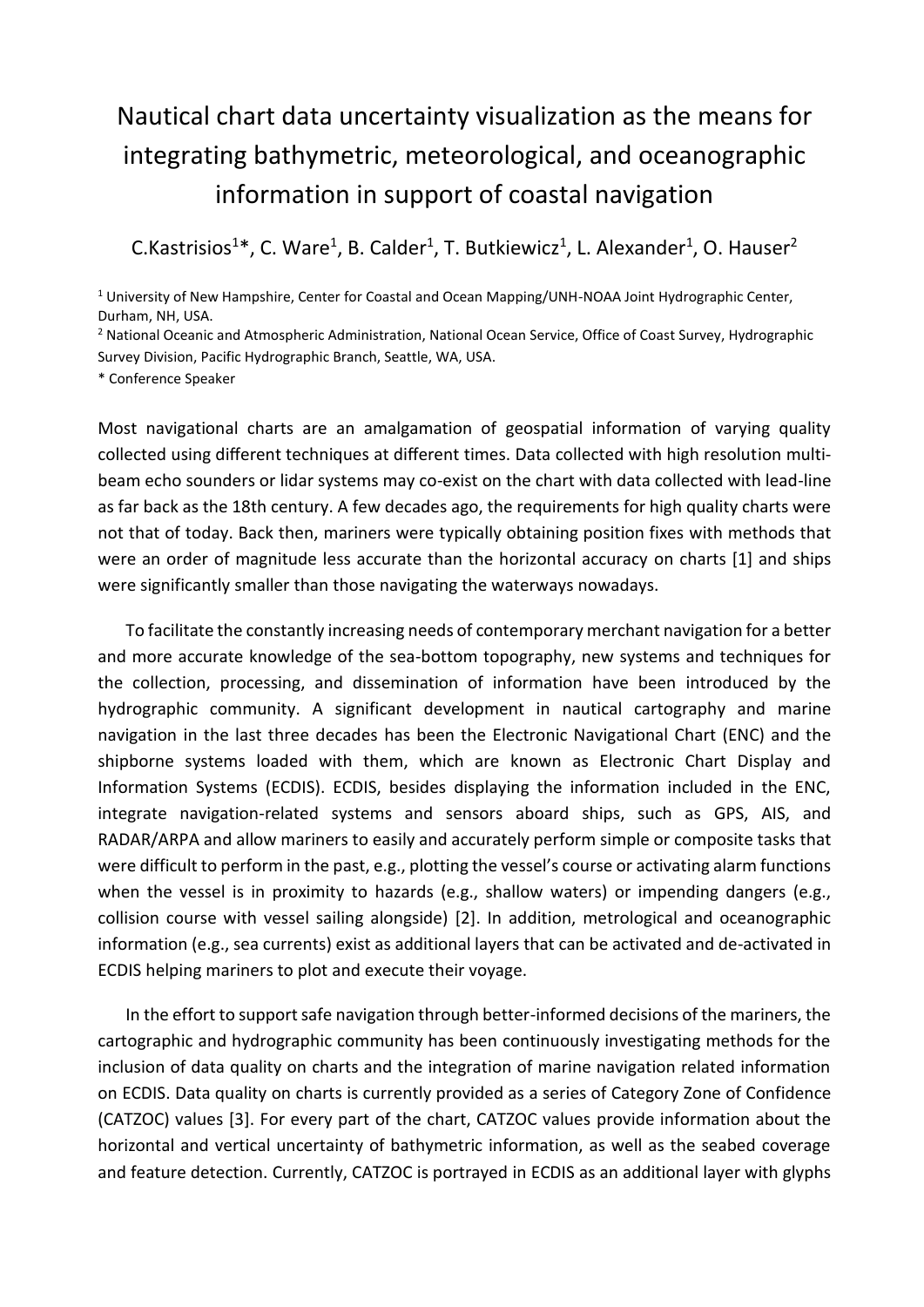using a rating system of stars: six to two stars for the best to lowest quality data and "U" for unassessed data (Figure 1). With the provided information, mariners may more effectively interpret the seabed morphology, identify shoals that pose a threat for the plotted voyage, and select routes that maintain under-keel clearance (see Figure 1), however it is not always well understood and utilized by mariners.



Figure 1. An example of an intended course before (black) and after (red) the appraisal of the shoal features in vicinity and taking into account the horizontal and vertical uncertainty of bathymetric information derived from the assigned CATZOC values.

In this two-fold work, we begin with investigating new visualization methods for the bathymetric data uncertainty on charts. We subsequently utilize the results of the visualization work for the integration of marine navigation related information in support of decision making and safe navigation of ships. In detail, in the first part of this work we review the visual variables (i.e., color hue, lightness, and saturation, size, shape, orientation, and texture) for their suitability for the application. Furthermore we discuss the size of the area to be visualized, which, contrary to prior solutions that cover either the entire extent of the chart or a zone around the plotted course, we propose the use of zone of width equal to the horizontal uncertainty in the area, and present the advantages of this approach (Figure 2). Lastly, in the second part of this work we demonstrate how the visualized area may be used for the development of an integrated solution that considers the ship's characteristics, bathymetry and data uncertainty from the chart, along with layers of meteorological, oceanographic and other marine related information in determining the ship's under keel clearance and potential hazards in proximity. These techniques are expected to improve upon the awareness of mariners during the planning and execution phases of the voyage in the coastal environment and waterways.